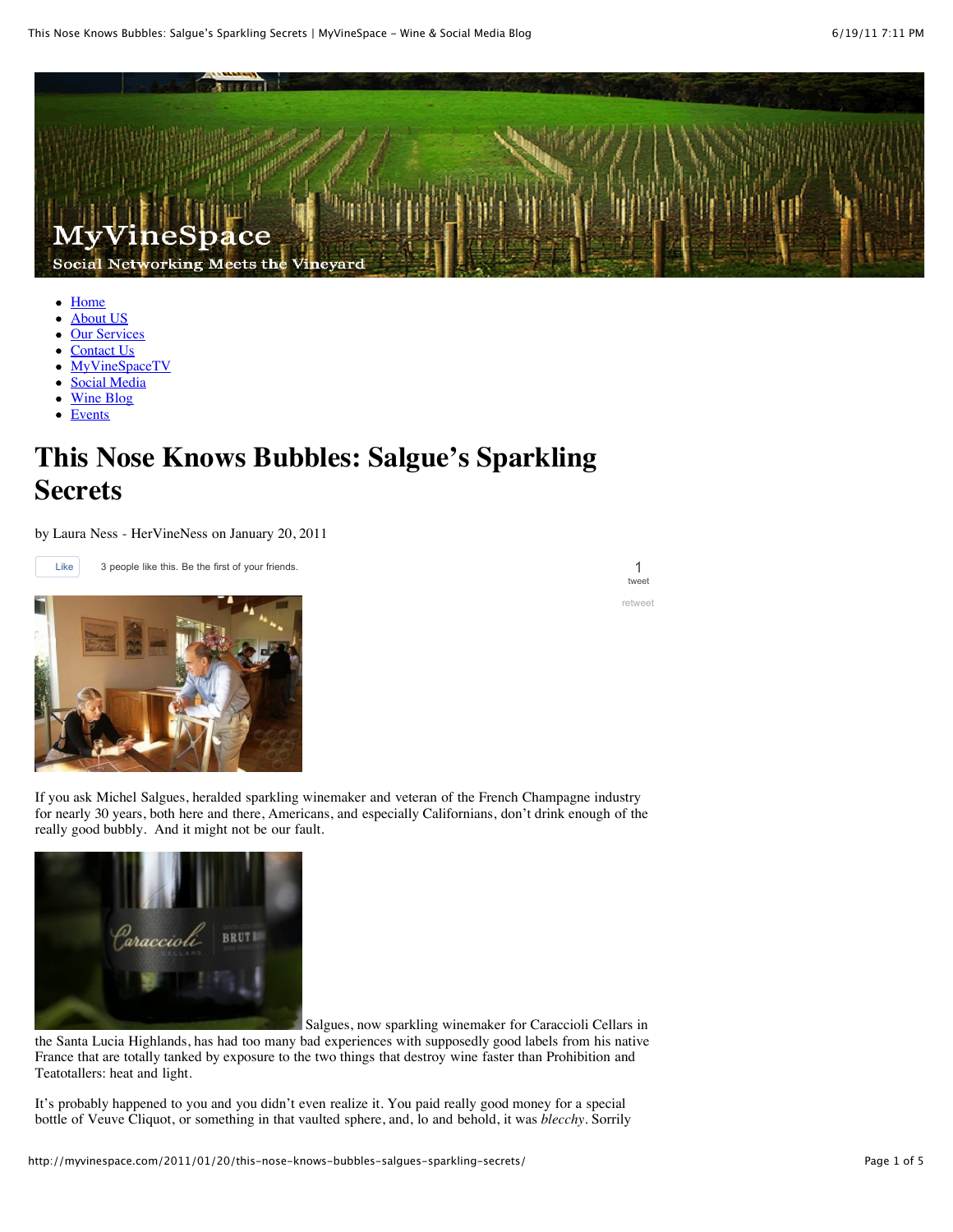south of fun, woefully west of zest, and noticeably north of "nope," which would translate to "no, thank you." Not to mention east of "what the *f* is this? My dead goldfish wouldn't piss in this!" Alas, you will never sneak anything by anyone from New Jersey, even if they are dead.



Instead, your very polite (perhaps not from Jersey) companions pronounced this all too costly Champagne, "yeasty" and so "French," but you knew it was, well, too tired to take out the trash, too tired to find the remote, too tired to do the dishes. In fact, just too tired. Because it was. Too many wine shoppes (the smaller the shops, the more the "p's"), stack their premiere wines in plain sight, out in the open and in the light. Wr*ongola.* This is the worst thing for wine. So, always try to buy that bottle of good Champagne right out of the fridge (preferably from a reputable retailer), and never, ever buy a bottle of Champagne off a shelf that sees enough daylight to charge your solar water heater. If the rack is near a window, walk away. If you are browsing a wine selection in the setting sun, it's already done.

Some little secrets: the French don't always send us their best stuff. Ok, not so secret. But something Salguess quickly points out, is that NV Champagnes are really pretty darned good values overall. He should know: he spent 18 years perfecting them for Anderson Valley's Roederer Estate. He suggests there should be nothing derogatory about the term "non-vintage," despite the fact that many American sparkling makers do routinely make pretty boring cheap stuff under this nomenclature. Unlike their French counterparts, they almost never make a "vintage" sparkling to highlight a particular year. And beware of those "vintage" releases from France: snap them up right away, tor hey could end up losing their unique character. Often, they reflect the moment, and, like their bubbles, are best enjoyed in that moment.



He argues that the NV term would be more informative and correct were it "multi-vintage," reflective of the practice of keeping a bit of each wine from successive vintages to layer up year by year, adding dosages of the past to the present, creating a sparkling of more balance and complexity than the typical single vintage can achieve. You won't be surprised to hear that he suggests any Roederer sparkling you can find, as long as it was properly stored. Frankly, a place like Safeway or Bev Mo are probably decent bets, as their ratio of shelf to window space is extremely low, and their turnover, relatively brisk.

The true secret to a really good sparkling, though, is to harvest grapes at the proper acid level: and then, not to press them too hard. Gently, gently, down the stream, life is but a dream…of perfect bubbles. I asked Michel, what makes those beautiful little bubbles that buoy the world's finest occasions from year to year? He smiled and said, "It's the Chardonnay. It has no tannin to get in the way of the foam. Have you seen how it foams when you press it?" Turns out that tannin attacks the protein in the foam, which breaks down the bubbles. Pinot has bigger bubbles, and more tannin, so it is inherently more challenging to make a finebubbled Pinot-based sparkler, which is why the best of the best of true Champagne comes from Chardonnay.

So, if you seek the creamiest bubbles to tickle your nose, look for *Blanc de Blancs,* always made from 100% Chardonnay.

Just make sure it hasn't been window dressing.